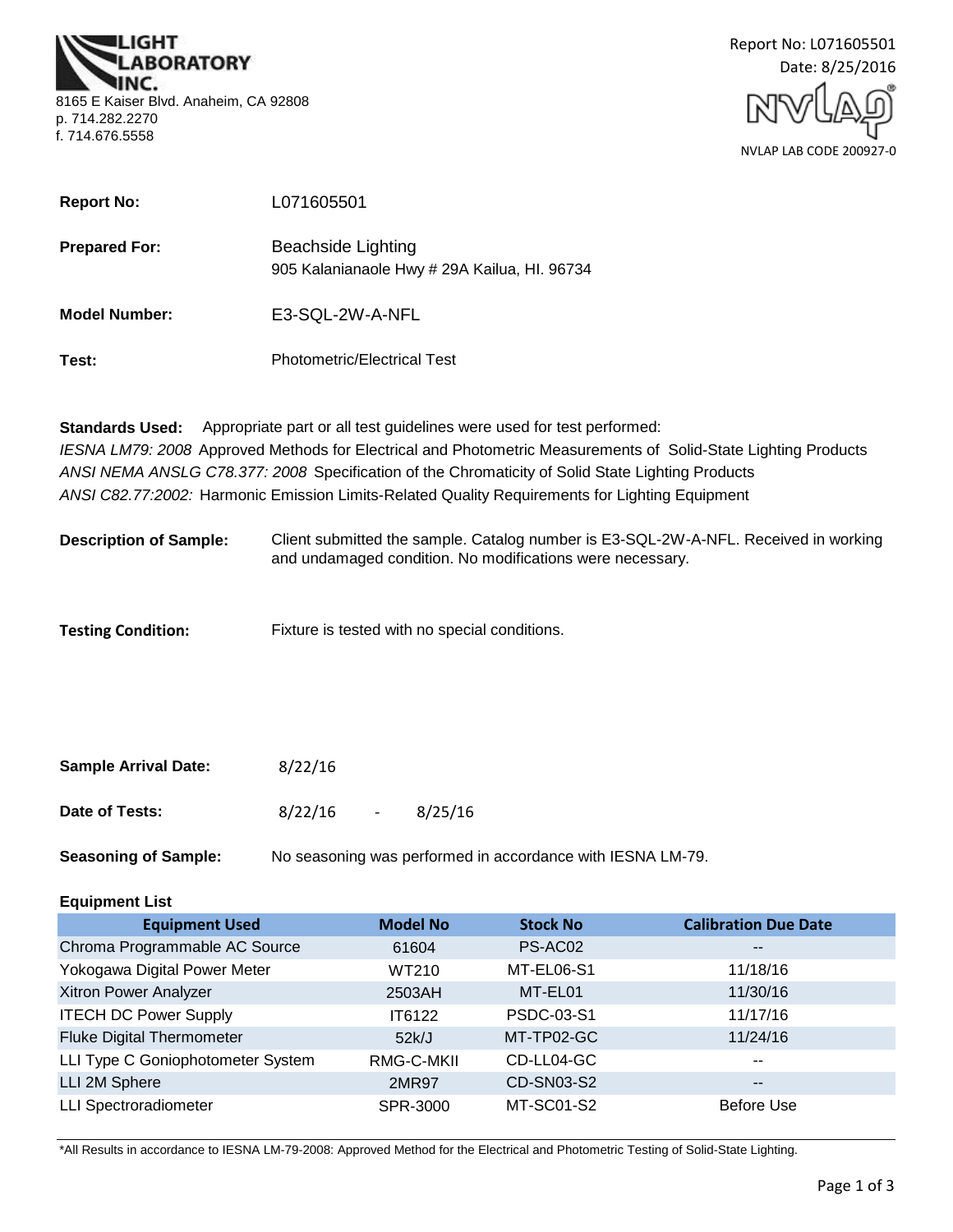**IGHT ABORATORY** INC. 8165 E Kaiser Blvd. Anaheim, CA 92808 p. 714.282.2270 f. 714.676.5558

Report No: L071605501 Date: 8/25/2016

NVLAP LAB CODE 200927-0

| <b>Test Summary</b>                  |                           |
|--------------------------------------|---------------------------|
| <b>Manufacturer:</b>                 | <b>Beachside Lighting</b> |
| <b>Model Number:</b>                 | E3-SQL-2W-A-NFL           |
| <b>Driver Model Number:</b>          | N/A                       |
| <b>Total Lumens:</b>                 | 5.90                      |
| Input Voltage (VAC/60Hz):            | 12.00                     |
| <b>Input Current (Amp):</b>          | 0.26                      |
| Input Power (W):                     | 2.24                      |
| <b>Input Power Factor:</b>           | 0.71                      |
| Current ATHD @ 12V(%):               | 89%                       |
| <b>Current ATHD @ 277V(%):</b>       | N/A                       |
| <b>Efficacy:</b>                     | 3                         |
| Ambient Temperature (°C):            | 25.0                      |
| <b>Stabilization Time (Hours):</b>   | 1:05                      |
| <b>Total Operating Time (Hours):</b> | 1:50                      |
| Off State Power(W):                  | 0.00                      |



FIG.1 LUMINAIRE

\*All Results in accordance to IESNA LM-79-2008: Approved Method for the Electrical and Photometric Testing of Solid-State Lighting.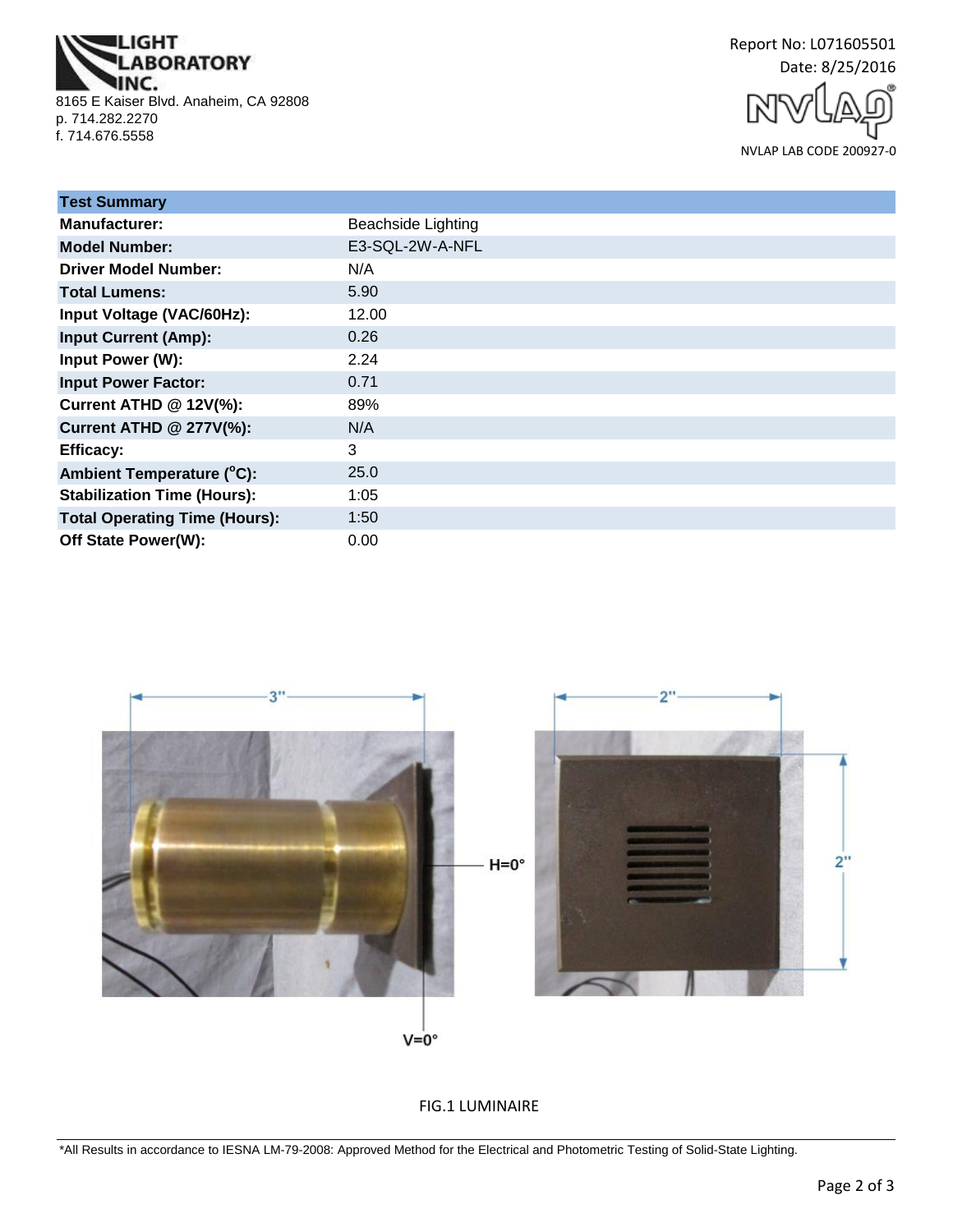

Report No: L071605501 Date: 8/25/2016

#### NVLAP LAB CODE 200927-0

#### **Test Methods**

### **Photometric Measurements - Goniophotometer**

A Custom Light Laboratory Type C Rotating Mirror Goniophotometer was used to measure candelas(intensity) at each angle of distribution as defined by IESNA for the appropriate fixture type.

Ambient temperature is set to 25°C and is measured from the center of the fixture, within 1ft from the outside of the fixture. Temperature is maintained at  $25^{\circ}$ C throughout the testing process and the sample is stabilized for at least 30mins and longer as necessary for the sample to achieve stabilization.

Electrical measurements are measured using the listed equipment.

#### **Spectral Measurements - Integrating Sphere**

A Sensing Spectroradiometer SPR-3000, in conjunction with Light Laboratory 2 meter integrating sphere was used to measure chromaticity coordinates, correlated color temperature(CCT) and the color rendering index(CRI) for each sample.

Ambient temperature is set to 25°C and is measured from the center of the fixture, within 1ft from the outside of the fixture. Temperature is maintained at  $25^{\circ}$ C throughout the testing process and the sample is stabilized for at least 30mins and longer as necessary for the sample to achieve stabilization.

Electrical measurements are measured using the listed equipment.

Disclaimers:

This report must not be used by the customer to claim product certification, approval or endorsement by NVLAP, NIST or any agency of Federal Government.

Report Prepared by :

Keyur Patel

Wme

Engineering Manager **Contract Contract Contract Contract Contract Contract Contract Contract Contract Contract Contract Contract Contract Contract Contract Contract Contract Contract Contract Contract Contract Contract Con** Jeff Ahn Steve Kang

Test Report Released by: Test Report Reviewed by:

Tereforz

*\*Attached are photometric data reports. Total number of pages: 15*

<sup>\*</sup>All Results in accordance to IESNA LM-79-2008: Approved Method for the Electrical and Photometric Testing of Solid-State Lighting.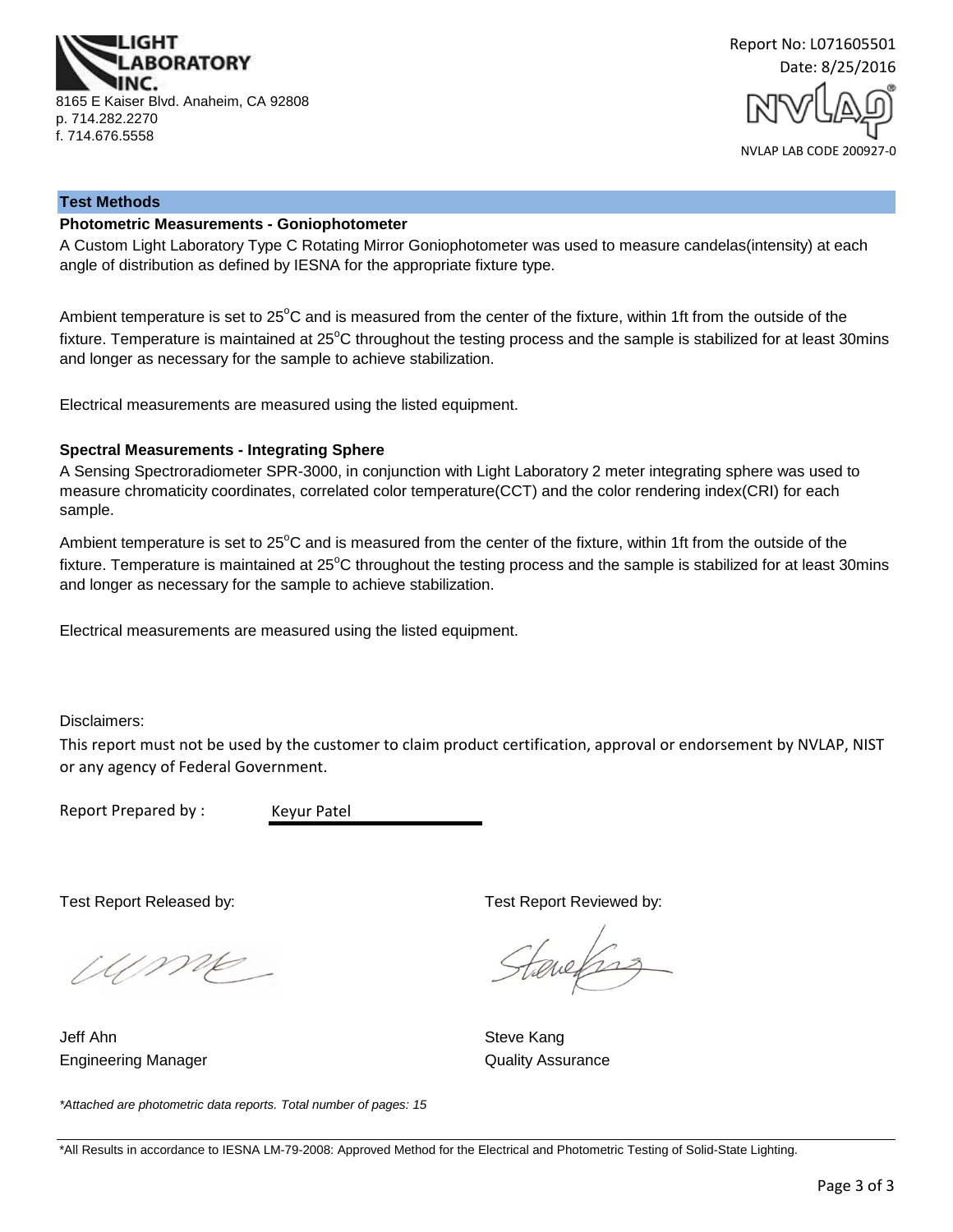LIGHT<br>LABORATORY 8165 E. Kaiser Blvd. Anaheim, CA 92808 p. 714.282.2270 f. 714.676.5558

# **Photometric Test Report**

### **IES ROAD REPORT PHOTOMETRIC FILENAME : L071605501.IES**

#### **DESCRIPTIVE INFORMATION (From Photometric File)**

IESNA:LM-63-2002 [TEST] L071605501 [TESTLAB] LIGHT LABORATORY, INC. [ISSUEDATE] 8/25/2016 [MANUFAC] BEACHSIDE LIGHTING [LUMCAT] E3-SQL-2W-A-NFL [LUMINAIRE] LED STEPLIGHT [BALLASTCAT] N/A [LAMPPOSITION] 0,0 [LAMPCAT] N/A [OTHER] INDICATING THE CANDELA VALUES ARE ABSOLUTE AND [MORE] SHOULD NOT BE FACTORED FOR DIFFERENT LAMP RATINGS. [INPUT] 12VAC, 2.24W [TEST PROCEDURE] IESNA:LM-79-08

### **CHARACTERISTICS**

| <b>IES Classification</b>                       | Type IV                         |
|-------------------------------------------------|---------------------------------|
| Longitudinal Classification                     | Very Short                      |
| Lumens Per Lamp                                 | N.A. (absolute)                 |
| <b>Total Lamp Lumens</b>                        | N.A. (absolute)                 |
| Luminaire Lumens                                | 6                               |
| Downward Total Efficiency                       | N.A. (absolute)                 |
| <b>Total Luminaire Efficiency</b>               | N.A. (absolute)                 |
| Luminaire Efficacy Rating (LER)                 | 3                               |
| <b>Total Luminaire Watts</b>                    | 2.24                            |
| <b>Ballast Factor</b>                           | 1.00                            |
| Upward Waste Light Ratio                        | 0.05                            |
| Maximum Candela                                 | 19.65                           |
| Maximum Candela Angle                           | 0H 82.5V                        |
| Maximum Candela (<90 Degrees Vertical)          | 19.65                           |
| Maximum Candela Angle (<90 Degrees Vertical)    | 0H 82.5V                        |
| Maximum Candela At 90 Degrees Vertical          | 10 (166.7% Luminaire Lumens)    |
| Maximum Candela from 80 to <90 Degrees Vertical | 19.65 (327.5% Luminaire Lumens) |
| Cutoff Classification (deprecated)              | N.A. (absolute)                 |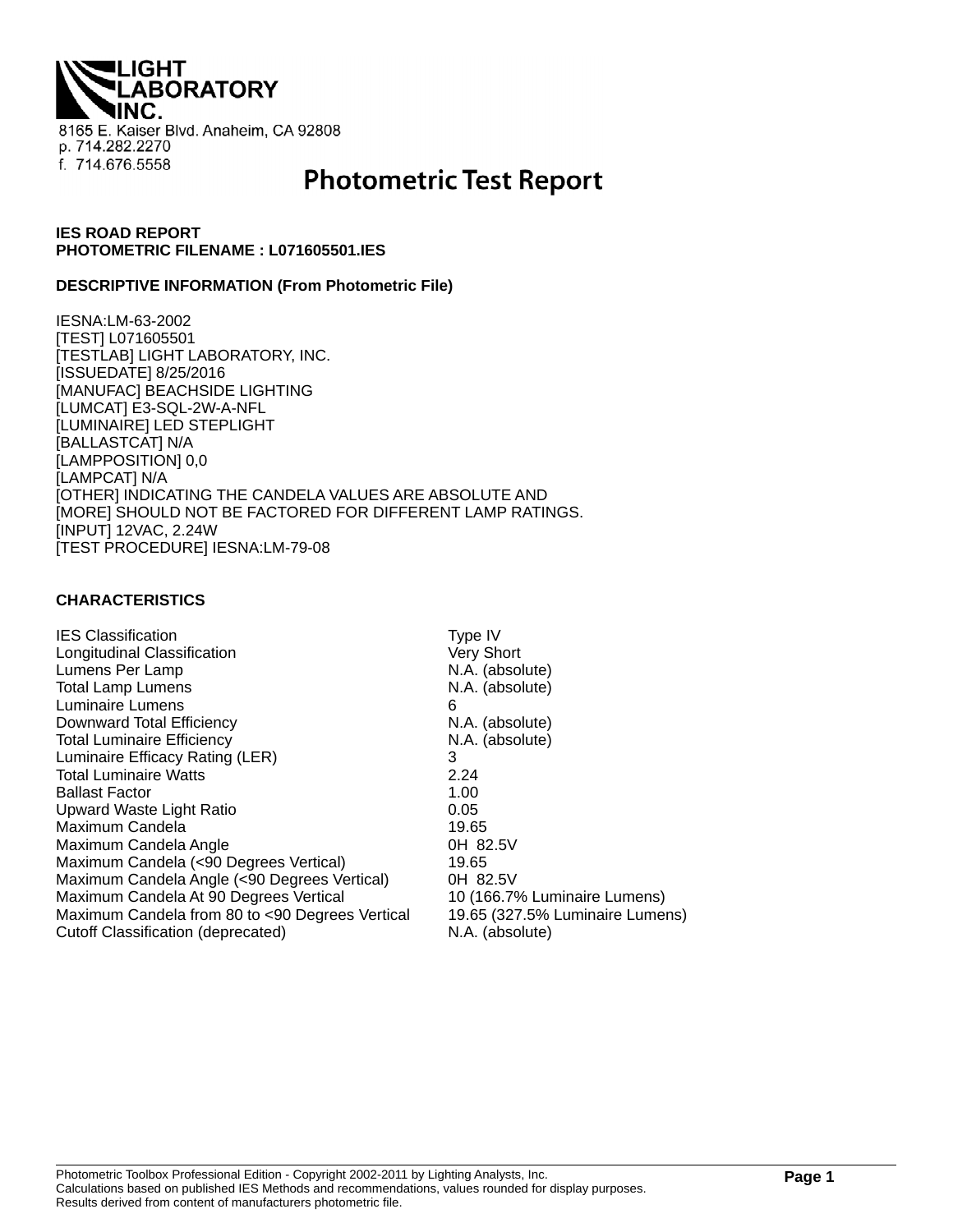### **LUMINAIRE CLASSIFICATION SYSTEM (LCS)**

#### **ZONAL LUMEN SUMMARY**

90-150 5.3 90-180 5.4 110-180 0.5 0-180 100

|                               | Lumens   | % Lamp | % Luminaire | Zone       | %    |
|-------------------------------|----------|--------|-------------|------------|------|
| FL - Front-Low (0-30)         | 0.1      | N.A.   | 1.2         |            |      |
| FM - Front-Medium (30-60)     | 0.9      | N.A.   | 14.6        | $0 - 20$   | 0.3  |
| FH - Front-High (60-80)       | 3.0      | N.A.   | 51.0        | $0 - 30$   | 1.2  |
| FVH - Front-Very High (80-90) | 1.6      | N.A.   | 27.7        | $0 - 40$   | 3.1  |
| <b>BL</b> - Back-Low (0-30)   | 0.0      | N.A.   | 0.0         | $0 - 60$   | 15.8 |
| BM - Back-Medium (30-60)      | 0.0      | N.A.   | 0.0         | $0 - 80$   | 66.9 |
| BH - Back-High (60-80)        | < 0.05   | N.A.   | 0.0         | $0 - 90$   | 94.6 |
| BVH - Back-Very High (80-90)  | < 0.05   | N.A.   | 0.0         | $10 - 90$  | 94.6 |
| UL - Uplight-Low (90-100)     | 0.3      | N.A.   | 4.5         | $20 - 40$  | 2.7  |
| UH - Uplight-High (100-180)   | < 0.05   | N.A.   | 0.8         | 20-50      | 6.5  |
|                               |          |        |             | 40-70      | 32.8 |
| Total                         | 5.9      | N.A.   | 100.0       | 60-80      | 51.1 |
|                               |          |        |             | 70-80      | 31.1 |
| <b>BUG Rating</b>             | B0-U1-G0 |        |             | 80-90      | 27.7 |
|                               |          |        |             | 90-110     | 4.9  |
|                               |          |        |             | $90 - 120$ | 5.1  |
|                               |          |        |             | 90-130     | 5.3  |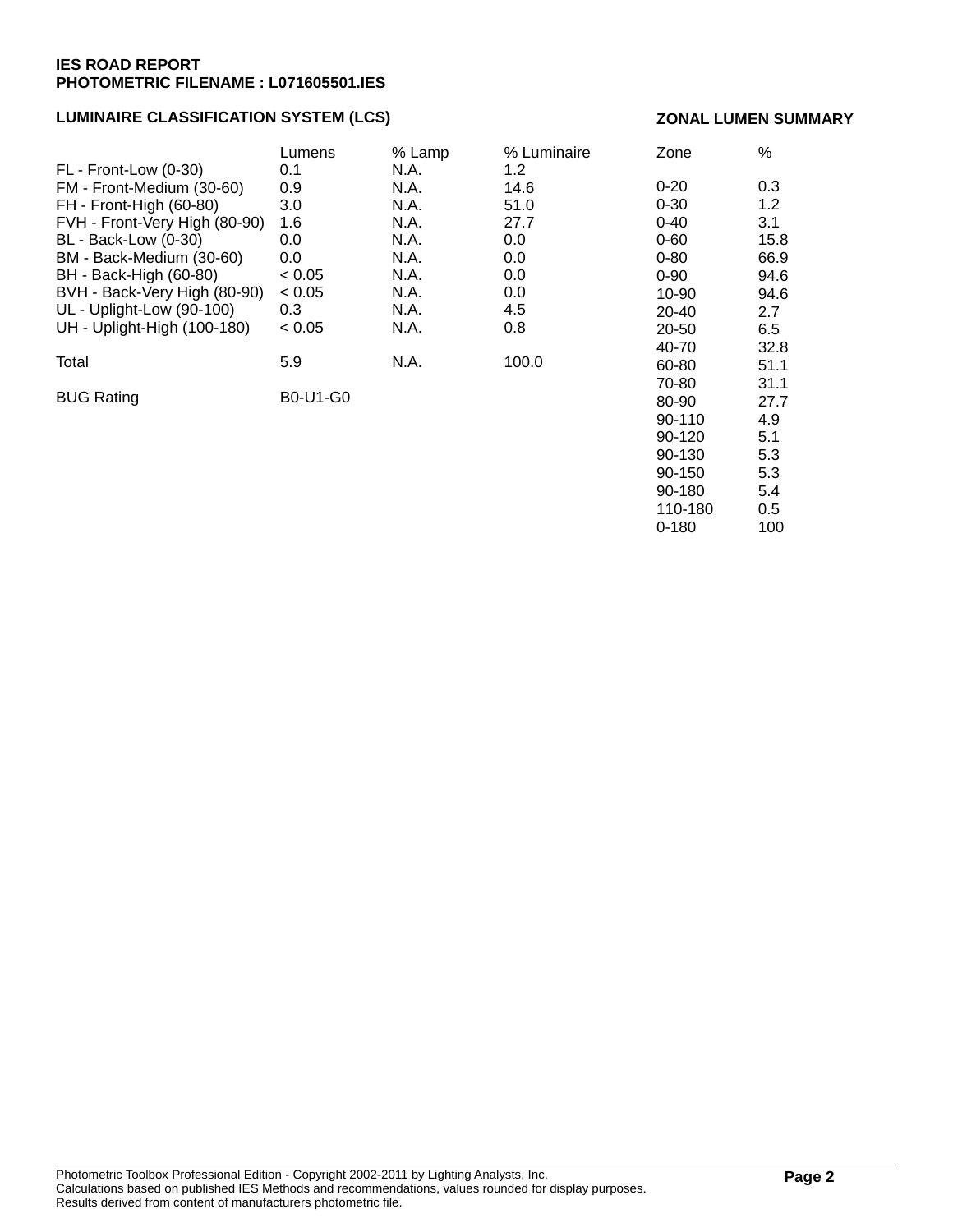### **CANDELA TABULATION**

#### **Vert. Horizontal Angles Angles**

| Angies |                          |                  |       |      |      |      |      |      |      |      |
|--------|--------------------------|------------------|-------|------|------|------|------|------|------|------|
|        | $\underline{\mathbf{0}}$ | $\frac{5}{0.00}$ | 10    | 15   | 20   | 25   | 30   | 35   | 40   | 45   |
| 0.0    | 0.00                     |                  | 0.00  | 0.00 | 0.00 | 0.00 | 0.00 | 0.00 | 0.00 | 0.00 |
| 2.5    | 0.02                     | 0.02             | 0.02  | 0.02 | 0.02 | 0.02 | 0.01 | 0.01 | 0.01 | 0.01 |
| 5.0    | 0.04                     | 0.03             | 0.03  | 0.03 | 0.03 | 0.03 | 0.02 | 0.02 | 0.02 | 0.02 |
| 7.5    | 0.07                     | 0.07             | 0.07  | 0.06 | 0.06 | 0.05 | 0.05 | 0.04 | 0.03 | 0.02 |
| 10.0   | 0.10                     | 0.10             | 0.10  | 0.10 | 0.10 | 0.09 | 0.08 | 0.07 | 0.07 | 0.06 |
| 12.5   | 0.16                     | 0.16             | 0.15  | 0.15 | 0.14 | 0.13 | 0.12 | 0.11 | 0.10 | 0.09 |
| 15.0   | 0.21                     | 0.21             | 0.20  | 0.20 | 0.19 | 0.18 | 0.16 | 0.15 | 0.13 | 0.11 |
| 17.5   | 0.28                     | 0.28             | 0.27  | 0.26 | 0.24 | 0.22 | 0.20 | 0.18 | 0.15 | 0.13 |
| 20.0   | 0.35                     | 0.35             | 0.34  | 0.33 | 0.30 | 0.27 | 0.24 | 0.21 | 0.18 | 0.14 |
| 22.5   | 0.40                     | 0.40             | 0.39  | 0.37 | 0.35 | 0.32 | 0.29 | 0.26 | 0.21 | 0.18 |
| 25.0   | 0.45                     | 0.44             | 0.43  | 0.41 | 0.38 | 0.35 | 0.32 | 0.30 | 0.26 | 0.21 |
| 27.5   | 0.52                     | 0.51             | 0.49  | 0.46 | 0.42 | 0.37 | 0.34 | 0.31 | 0.28 | 0.24 |
| 30.0   | 0.59                     | 0.58             | 0.56  | 0.52 | 0.47 | 0.42 | 0.36 | 0.32 | 0.29 | 0.25 |
| 32.5   | 0.70                     | 0.68             | 0.65  | 0.60 | 0.53 | 0.46 | 0.40 | 0.34 | 0.29 | 0.26 |
| 35.0   | 0.80                     | 0.78             | 0.74  | 0.69 | 0.61 | 0.52 | 0.44 | 0.37 | 0.31 | 0.26 |
| 37.5   | 0.94                     | 0.92             | 0.87  | 0.79 | 0.68 | 0.58 | 0.49 | 0.40 | 0.33 | 0.28 |
| 40.0   | 1.08                     | 1.05             | 1.01  | 0.92 | 0.79 | 0.66 | 0.54 | 0.44 | 0.35 | 0.29 |
| 42.5   | 1.31                     | 1.28             | 1.21  | 1.07 | 0.91 | 0.77 | 0.62 | 0.49 | 0.39 | 0.30 |
| 45.0   | 1.53                     | 1.51             | 1.43  | 1.28 | 1.10 | 0.90 | 0.74 | 0.55 | 0.43 | 0.31 |
| 47.5   | 1.88                     | 1.84             | 1.72  | 1.52 | 1.31 | 1.09 | 0.87 | 0.67 | 0.47 | 0.36 |
| 50.0   | 2.23                     | 2.17             | 2.05  | 1.85 | 1.57 | 1.30 | 1.05 | 0.81 | 0.58 | 0.42 |
| 52.5   | 2.84                     | 2.76             | 2.55  | 2.19 | 1.90 | 1.56 | 1.25 | 0.97 | 0.72 | 0.51 |
| 55.0   | 3.44                     | 3.39             | 3.17  | 2.79 | 2.28 | 1.90 | 1.45 | 1.16 | 0.87 | 0.63 |
| 57.5   | 4.56                     | 4.41             | 3.98  | 3.41 | 2.87 | 2.24 | 1.78 | 1.36 | 1.01 | 0.76 |
| 60.0   | 5.67                     | 5.48             | 4.95  | 4.22 | 3.43 | 2.71 | 2.12 | 1.58 | 1.21 | 0.90 |
| 62.5   | 6.89                     | 6.65             | 5.93  | 4.98 | 4.01 | 3.12 | 2.41 | 1.84 | 1.39 | 1.04 |
| 65.0   | 8.35                     | 7.96             | 6.98  | 5.73 | 4.51 | 3.40 | 2.63 | 2.02 | 1.55 | 1.17 |
| 67.5   | 10.02                    | 9.48             | 8.13  | 6.48 | 4.91 | 3.68 | 2.76 | 2.10 | 1.62 | 1.27 |
| 70.0   | 11.90                    | 11.18            | 9.33  | 7.17 | 5.30 | 3.85 | 2.79 | 2.09 | 1.63 | 1.28 |
| 72.5   | 14.02                    | 13.04            | 10.67 | 7.89 | 5.60 | 3.92 | 2.78 | 2.04 | 1.56 | 1.24 |
| 75.0   | 16.11                    | 14.83            | 11.82 | 8.48 | 5.75 | 3.92 | 2.72 | 1.95 | 1.46 | 1.14 |
| 77.5   | 18.09                    | 16.42            | 12.75 | 8.84 | 5.80 | 3.79 | 2.59 | 1.81 | 1.34 | 1.04 |
| 80.0   | 19.51                    | 17.47            | 13.18 | 8.87 | 5.57 | 3.56 | 2.37 | 1.62 | 1.19 | 0.92 |
| 82.5   | 19.65                    | 17.43            | 12.85 | 8.37 | 5.16 | 3.19 | 2.07 | 1.38 | 1.02 | 0.78 |
| 85.0   | 18.02                    | 15.95            | 11.55 | 7.35 | 4.42 | 2.67 | 1.71 | 1.13 | 0.82 | 0.62 |
| 87.5   | 14.01                    | 12.92            | 9.22  | 5.76 | 3.40 | 2.05 | 1.29 | 0.85 | 0.61 | 0.46 |
| 90.0   | 10.00                    | 8.85             | 6.21  | 3.83 | 2.26 | 1.36 | 0.84 | 0.56 | 0.42 | 0.30 |
| 92.5   | 5.37                     | 4.37             | 2.95  | 1.80 | 1.08 | 0.63 | 0.40 | 0.29 | 0.20 | 0.16 |
| 95.0   | 0.73                     | 0.80             | 0.52  | 0.34 | 0.23 | 0.18 | 0.12 | 0.13 | 0.11 | 0.08 |
| 97.5   | 0.14                     | 0.16             | 0.13  | 0.13 | 0.11 | 0.11 | 0.09 | 0.08 | 0.07 | 0.05 |
| 100.0  | 0.10                     | 0.12             | 0.10  | 0.10 | 0.09 | 0.09 | 0.08 | 0.07 | 0.05 | 0.05 |
|        | 0.10                     | 0.09             | 0.10  | 0.08 | 0.08 | 0.08 | 0.06 | 0.06 | 0.05 | 0.04 |
| 102.5  | 0.10                     | 0.07             | 0.08  | 0.08 | 0.07 | 0.06 |      | 0.05 |      |      |
| 105.0  |                          |                  |       | 0.07 |      |      | 0.05 | 0.04 | 0.05 | 0.03 |
| 107.5  | 0.07                     | 0.07             | 0.07  | 0.05 | 0.06 | 0.05 | 0.05 |      | 0.04 | 0.03 |
| 110.0  | 0.07                     | 0.07             | 0.05  |      | 0.05 | 0.05 | 0.04 | 0.04 | 0.04 | 0.03 |
| 112.5  | 0.07                     | 0.06             | 0.06  | 0.05 | 0.05 | 0.04 | 0.04 | 0.03 | 0.03 | 0.02 |
| 115.0  | 0.04                     | 0.05             | 0.05  | 0.04 | 0.05 | 0.03 | 0.04 | 0.03 | 0.02 | 0.02 |
| 117.5  | 0.04                     | 0.04             | 0.04  | 0.04 | 0.04 | 0.03 | 0.04 | 0.04 | 0.03 | 0.02 |
| 120.0  | 0.04                     | 0.04             | 0.04  | 0.04 | 0.04 | 0.03 | 0.03 | 0.04 | 0.03 | 0.03 |
| 122.5  | 0.04                     | 0.04             | 0.04  | 0.04 | 0.04 | 0.04 | 0.03 | 0.02 | 0.02 | 0.02 |
| 125.0  | 0.04                     | 0.04             | 0.03  | 0.04 | 0.04 | 0.03 | 0.03 | 0.02 | 0.02 | 0.02 |
| 127.5  | 0.04                     | 0.04             | 0.03  | 0.03 | 0.03 | 0.02 | 0.03 | 0.02 | 0.02 | 0.02 |
| 130.0  | 0.04                     | 0.04             | 0.03  | 0.02 | 0.02 | 0.02 | 0.03 | 0.02 | 0.02 | 0.01 |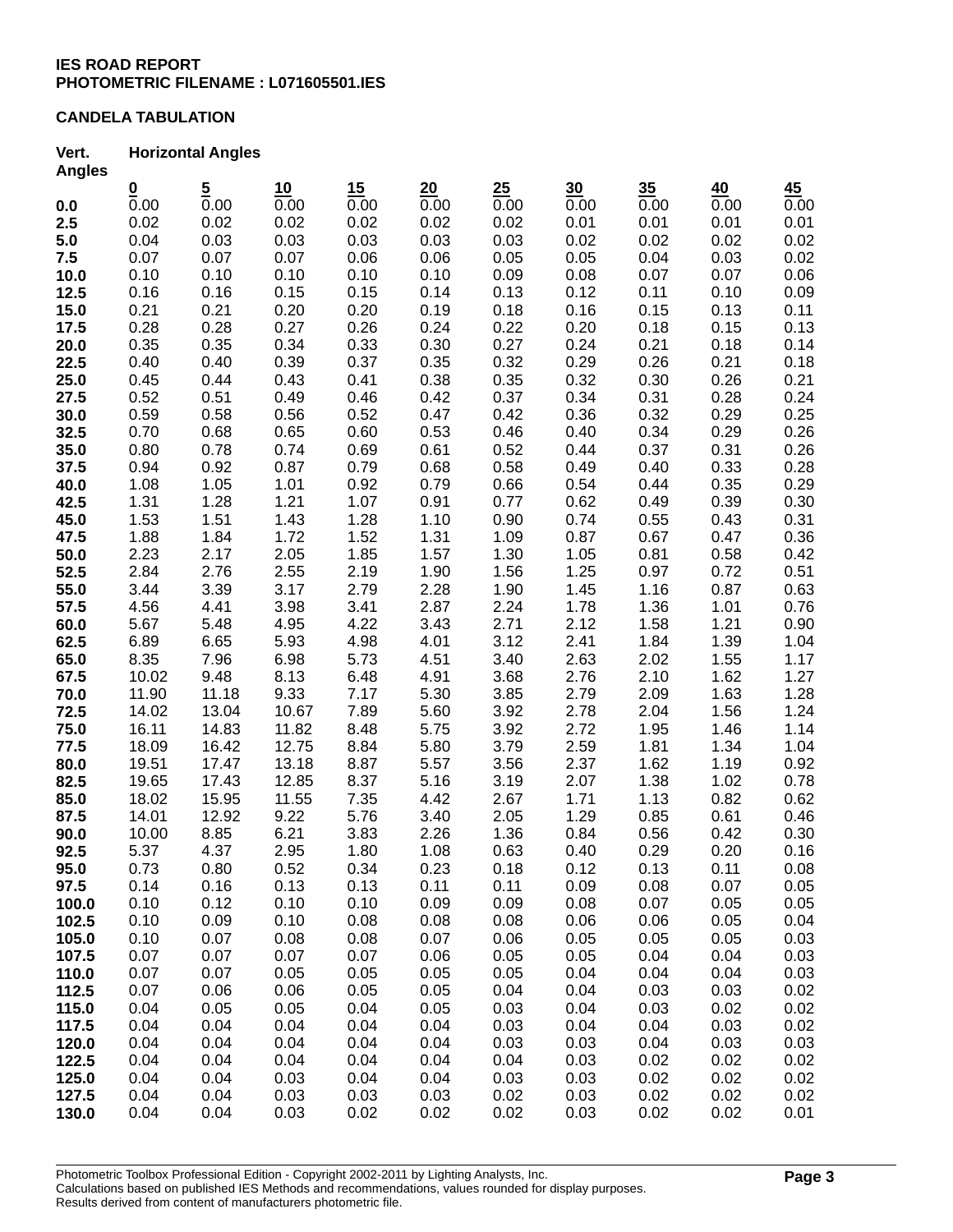| 132.5          | 0.04                     | 0.03         | 0.02         | 0.02         | 0.02         | 0.02         | 0.03         | 0.02         | 0.02         | 0.01              |
|----------------|--------------------------|--------------|--------------|--------------|--------------|--------------|--------------|--------------|--------------|-------------------|
| 135.0          | 0.04                     | 0.03         | 0.02         | 0.02         | 0.02         | 0.02         | 0.02         | 0.02         | 0.02         | 0.02              |
| 137.5          | 0.04                     | 0.02         | 0.02         | 0.02         | 0.02         | 0.01         | 0.02         | 0.02         | 0.02         | 0.01              |
| 140.0          | 0.04                     | 0.01         | 0.01         | 0.02         | 0.02         | 0.00         | 0.01         | 0.01         | 0.01         | 0.01              |
| 142.5          | 0.04                     | 0.01         | 0.00         | 0.01         | 0.02         | 0.01         | 0.00         | 0.00         | 0.00         | 0.00              |
| 145.0          | 0.04                     | 0.01         | 0.00         | 0.00         | 0.01         | 0.00         | 0.00         | 0.00         | 0.00         | 0.00              |
| 147.5<br>150.0 | 0.04<br>0.04             | 0.01<br>0.01 | 0.00<br>0.00 | 0.00<br>0.00 | 0.00<br>0.00 | 0.00<br>0.00 | 0.00<br>0.00 | 0.00<br>0.00 | 0.00<br>0.00 | 0.00<br>0.00      |
| 152.5          | 0.02                     | 0.01         | 0.00         | 0.00         | 0.00         | 0.00         | 0.00         | 0.00         | 0.00         | 0.00              |
| 155.0          | 0.00                     | 0.00         | 0.00         | 0.00         | 0.00         | 0.00         | 0.00         | 0.00         | 0.00         | 0.00              |
| 157.5          | 0.00                     | 0.00         | 0.00         | 0.00         | 0.00         | 0.00         | 0.00         | 0.00         | 0.00         | 0.00              |
| 160.0          | 0.00                     | 0.00         | 0.00         | 0.00         | 0.00         | 0.00         | 0.00         | 0.00         | 0.00         | 0.00              |
| 162.5          | 0.00                     | 0.00         | 0.00         | 0.00         | 0.00         | 0.00         | 0.00         | 0.00         | 0.00         | 0.01              |
| 165.0          | 0.00                     | 0.00         | 0.00         | 0.00         | 0.00         | 0.00         | 0.00         | 0.00         | 0.00         | 0.00              |
| 167.5          | 0.00                     | 0.00         | 0.00         | 0.00         | 0.00         | 0.00         | 0.00         | 0.00         | 0.00         | 0.00              |
| 170.0          | 0.00                     | 0.00         | 0.00         | 0.00         | 0.00         | 0.00         | 0.00         | 0.00         | 0.00         | 0.00              |
| 172.5          | 0.00                     | 0.00         | 0.00         | 0.00         | 0.00         | 0.00         | 0.00         | 0.00         | 0.00         | 0.00              |
| 175.0          | 0.00                     | 0.00         | 0.00         | 0.00         | 0.00         | 0.00         | 0.00         | 0.00         | 0.00         | 0.00              |
| 177.5          | 0.00                     | 0.00         | 0.00         | 0.00         | 0.00         | 0.00         | 0.00         | 0.00         | 0.00         | 0.00              |
| 180.0          | 0.00                     | 0.00         | 0.00         | 0.00         | 0.00         | 0.00         | 0.00         | 0.00         | 0.00         | 0.00              |
| Vert.          | <b>Horizontal Angles</b> |              |              |              |              |              |              |              |              |                   |
| <b>Angles</b>  | 50                       | 55           | 60           | 65           | 70           | 75           | 80           | 85           | 90           | 95                |
| 0.0            | 0.00                     | 0.00         | 0.00         | 0.00         | 0.00         | 0.00         | 0.00         | 0.00         | 0.00         | $\overline{0.00}$ |
| 2.5            | 0.01                     | 0.01         | 0.01         | 0.01         | 0.01         | 0.00         | 0.00         | 0.00         | 0.00         | 0.00              |
| 5.0            | 0.01                     | 0.01         | 0.01         | 0.01         | 0.01         | 0.01         | 0.00         | 0.00         | 0.00         | 0.00              |
| 7.5            | 0.02                     | 0.02         | 0.02         | 0.02         | 0.01         | 0.01         | 0.01         | 0.00         | 0.00         | 0.00              |
| 10.0           | 0.05                     | 0.04         | 0.03         | 0.03         | 0.02         | 0.02         | 0.01         | 0.01         | 0.00         | 0.00              |
| 12.5           | 0.08                     | 0.06         | 0.05         | 0.04         | 0.03         | 0.02         | 0.02         | 0.01         | 0.00         | 0.00              |
| 15.0           | 0.09                     | 0.07         | 0.06         | 0.05         | 0.04         | 0.03         | 0.02         | 0.01         | 0.00         | 0.00              |
| 17.5           | 0.10                     | 0.07         | 0.06         | 0.05         | 0.04         | 0.03         | 0.02         | 0.01         | 0.00         | 0.00              |
| 20.0           | 0.12                     | 0.10<br>0.12 | 0.08         | 0.07<br>0.08 | 0.05         | 0.04         | 0.02         | 0.01         | 0.00         | 0.00              |
| 22.5<br>25.0   | 0.15<br>0.17             | 0.14         | 0.10<br>0.11 | 0.08         | 0.06<br>0.06 | 0.04<br>0.05 | 0.03<br>0.03 | 0.01<br>0.02 | 0.00<br>0.00 | 0.00<br>0.00      |
| 27.5           | 0.20                     | 0.15         | 0.12         | 0.09         | 0.06         | 0.05         | 0.03         | 0.02         | 0.00         | 0.00              |
| 30.0           | 0.21                     | 0.17         | 0.13         | 0.10         | 0.07         | 0.05         | 0.04         | 0.02         | 0.00         | 0.00              |
| 32.5           | 0.22                     | 0.18         | 0.13         | 0.10         | 0.07         | 0.05         | 0.03         | 0.02         | 0.00         | 0.00              |
| 35.0           | 0.23                     | 0.18         | 0.14         | 0.10         | 0.07         | 0.05         | 0.02         | 0.01         | 0.00         | 0.00              |
| 37.5           | 0.23                     | 0.18         | 0.14         | 0.11         | 0.07         | 0.05         | 0.03         | 0.01         | 0.00         | 0.00              |
| 40.0           | 0.23                     | 0.18         | 0.14         | 0.11         | 0.08         | 0.05         | 0.03         | 0.01         | 0.00         | 0.00              |
| 42.5           | 0.23                     | 0.18         | 0.14         | 0.12         | 0.09         | 0.05         | 0.03         | 0.01         | 0.00         | 0.00              |
| 45.0           | 0.24                     | 0.18         | 0.14         | 0.11         | 0.09         | 0.06         | 0.03         | 0.01         | 0.00         | 0.00              |
| 47.5           | 0.26                     | 0.19         | 0.15         | 0.11         | 0.08         | 0.06         | 0.03         | 0.01         | 0.00         | 0.00              |
| 50.0           | 0.28                     | 0.21         | 0.16         | 0.11         | 0.09         | 0.06         | 0.04         | 0.01         | 0.00         | 0.00              |
| 52.5           | 0.32                     | 0.24         | 0.17         | 0.12         | 0.09         | 0.06         | 0.04         | 0.01         | 0.00         | 0.00              |
| 55.0<br>57.5   | 0.42<br>0.52             | 0.27<br>0.34 | 0.18<br>0.19 | 0.13<br>0.13 | 0.09<br>0.09 | 0.06<br>0.07 | 0.04<br>0.04 | 0.02<br>0.02 | 0.00<br>0.00 | 0.00<br>0.00      |
| 60.0           | 0.63                     | 0.42         | 0.24         | 0.15         | 0.10         | 0.07         | 0.04         | 0.02         | 0.00         | 0.00              |
| 62.5           | 0.73                     | 0.52         | 0.32         | 0.18         | 0.11         | 0.08         | 0.05         | 0.02         | 0.00         | 0.00              |
| 65.0           | 0.86                     | 0.61         | 0.40         | 0.23         | 0.12         | 0.08         | 0.05         | 0.02         | 0.00         | 0.00              |
| 67.5           | 0.97                     | 0.72         | 0.49         | 0.28         | 0.14         | 0.08         | 0.05         | 0.02         | 0.00         | 0.00              |
| 70.0           | 1.04                     | 0.80         | 0.57         | 0.36         | 0.18         | 0.08         | 0.05         | 0.02         | 0.00         | 0.00              |
| 72.5           | 1.01                     | 0.82         | 0.64         | 0.42         | 0.22         | 0.10         | 0.04         | 0.02         | 0.00         | 0.00              |
| 75.0           | 0.94                     | 0.77         | 0.63         | 0.48         | 0.27         | 0.12         | 0.04         | 0.02         | 0.00         | 0.00              |
| 77.5           | 0.83                     | 0.69         | 0.59         | 0.49         | 0.30         | 0.15         | 0.04         | 0.01         | 0.01         | 0.00              |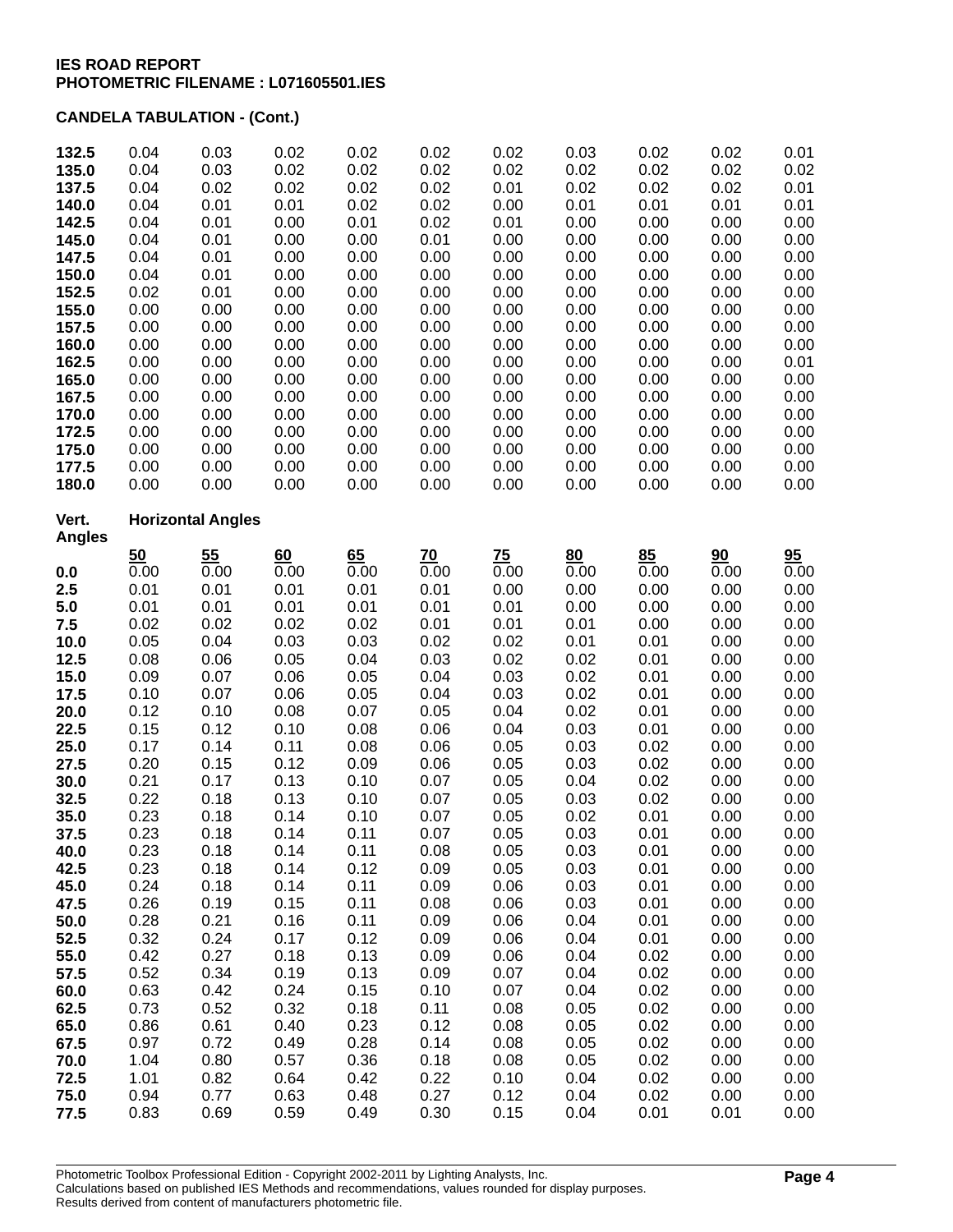| 80.0           | 0.73         | 0.61                     | 0.51         | 0.43         | 0.32         | 0.18         | 0.05         | 0.00         | 0.02         | 0.00         |
|----------------|--------------|--------------------------|--------------|--------------|--------------|--------------|--------------|--------------|--------------|--------------|
| 82.5           | 0.61         | 0.52                     | 0.43         | 0.36         | 0.28         | 0.17         | 0.05         | 0.01         | 0.01         | 0.00         |
| 85.0           | 0.49         | 0.41                     | 0.35         | 0.28         | 0.22         | 0.14         | 0.05         | 0.02         | 0.00         | 0.00         |
| 87.5           | 0.36         | 0.29                     | 0.26         | 0.19         | 0.15         | 0.10         | 0.04         | 0.01         | 0.00         | 0.00         |
| 90.0           | 0.23         | 0.17                     | 0.16         | 0.11         | 0.09         | 0.05         | 0.02         | 0.00         | 0.00         | 0.00         |
| 92.5           | 0.12         | 0.10                     | 0.10         | 0.06         | 0.05         | 0.04         | 0.01         | 0.01         | 0.00         | 0.00         |
| 95.0           | 0.06<br>0.05 | 0.05<br>0.04             | 0.05<br>0.04 | 0.02<br>0.02 | 0.02<br>0.02 | 0.02<br>0.02 | 0.00<br>0.01 | 0.02<br>0.02 | 0.00<br>0.00 | 0.00<br>0.00 |
| 97.5<br>100.0  | 0.04         | 0.03                     | 0.03         | 0.02         | 0.02         | 0.02         | 0.02         | 0.02         | 0.00         | 0.00         |
| 102.5          | 0.03         | 0.03                     | 0.02         | 0.02         | 0.01         | 0.02         | 0.01         | 0.01         | 0.00         | 0.00         |
| 105.0          | 0.03         | 0.03                     | 0.02         | 0.02         | 0.01         | 0.01         | 0.00         | 0.00         | 0.00         | 0.00         |
| 107.5          | 0.03         | 0.03                     | 0.02         | 0.02         | 0.01         | 0.01         | 0.00         | 0.00         | 0.00         | 0.00         |
| 110.0          | 0.02         | 0.03                     | 0.02         | 0.02         | 0.01         | 0.00         | 0.00         | 0.00         | 0.00         | 0.00         |
| 112.5          | 0.01         | 0.02                     | 0.03         | 0.01         | 0.00         | 0.00         | 0.01         | 0.00         | 0.00         | 0.00         |
| 115.0          | 0.01         | 0.01                     | 0.01         | 0.01         | 0.00         | 0.01         | 0.01         | 0.00         | 0.00         | 0.00         |
| 117.5          | 0.02         | 0.02                     | 0.01         | 0.01         | 0.01         | 0.00         | 0.01         | 0.00         | 0.00         | 0.00         |
| 120.0          | 0.02         | 0.02                     | 0.01         | 0.01         | 0.01         | 0.00         | 0.00         | 0.00         | 0.00         | 0.00         |
| 122.5          | 0.01         | 0.01                     | 0.02         | 0.00         | 0.00         | 0.00         | 0.00         | 0.00         | 0.00         | 0.00         |
| 125.0          | 0.01         | 0.01                     | 0.02         | 0.00         | 0.00         | 0.00         | 0.00         | 0.00         | 0.00         | 0.00         |
| 127.5          | 0.00         | 0.00                     | 0.01         | 0.00         | 0.00         | 0.01         | 0.01         | 0.00         | 0.00         | 0.00         |
| 130.0          | 0.00         | 0.00                     | 0.00         | 0.00         | 0.00         | 0.01         | 0.01         | 0.00         | 0.00         | 0.00         |
| 132.5          | 0.00         | 0.00                     | 0.00         | 0.00         | 0.00         | 0.00         | 0.00         | 0.00         | 0.00         | 0.00         |
| 135.0          | 0.00         | 0.00                     | 0.00         | 0.00         | 0.00         | 0.00         | 0.00         | 0.00         | 0.00         | 0.00         |
| 137.5          | 0.00         | 0.00                     | 0.00         | 0.00         | 0.00         | 0.00         | 0.00         | 0.00         | 0.00         | 0.00         |
| 140.0<br>142.5 | 0.00<br>0.00 | 0.00<br>0.00             | 0.00<br>0.00 | 0.00<br>0.00 | 0.00<br>0.00 | 0.00<br>0.00 | 0.00<br>0.00 | 0.00<br>0.00 | 0.00<br>0.00 | 0.00         |
| 145.0          | 0.00         | 0.00                     | 0.00         | 0.00         | 0.00         | 0.00         | 0.00         | 0.00         | 0.00         | 0.00<br>0.00 |
| 147.5          | 0.00         | 0.00                     | 0.00         | 0.00         | 0.00         | 0.00         | 0.00         | 0.00         | 0.00         | 0.00         |
| 150.0          | 0.00         | 0.00                     | 0.00         | 0.00         | 0.00         | 0.00         | 0.00         | 0.00         | 0.00         | 0.00         |
| 152.5          | 0.00         | 0.00                     | 0.00         | 0.00         | 0.00         | 0.00         | 0.00         | 0.00         | 0.00         | 0.00         |
| 155.0          | 0.00         | 0.00                     | 0.00         | 0.00         | 0.00         | 0.00         | 0.00         | 0.00         | 0.00         | 0.00         |
| 157.5          | 0.00         | 0.00                     | 0.00         | 0.00         | 0.00         | 0.00         | 0.00         | 0.00         | 0.00         | 0.00         |
| 160.0          | 0.01         | 0.01                     | 0.01         | 0.00         | 0.00         | 0.00         | 0.00         | 0.00         | 0.00         | 0.00         |
| 162.5          | 0.01         | 0.02                     | 0.01         | 0.01         | 0.00         | 0.00         | 0.00         | 0.00         | 0.00         | 0.00         |
| 165.0          | 0.01         | 0.01                     | 0.01         | 0.00         | 0.00         | 0.00         | 0.00         | 0.00         | 0.00         | 0.00         |
| 167.5          | 0.00         | 0.00                     | 0.00         | 0.00         | 0.00         | 0.00         | 0.00         | 0.00         | 0.00         | 0.00         |
| 170.0          | 0.00         | 0.00                     | 0.00         | 0.00         | 0.00         | 0.00         | 0.00         | 0.00         | 0.00         | 0.00         |
| 172.5          | 0.00         | 0.00                     | 0.00         | 0.00         | 0.00         | 0.00         | 0.00         | 0.00         | 0.00         | 0.00         |
| 175.0          | 0.00         | 0.00                     | 0.00         | 0.00         | 0.00         | 0.00         | 0.00         | 0.00         | 0.00         | 0.00         |
| 177.5          | 0.00         | 0.00                     | 0.00         | 0.00         | 0.00         | 0.00         | 0.00         | 0.00         | 0.00         | 0.00         |
| 180.0          | 0.00         | 0.00                     | 0.00         | 0.00         | 0.00         | 0.00         | 0.00         | 0.00         | 0.00         | 0.00         |
| Vert.          |              | <b>Horizontal Angles</b> |              |              |              |              |              |              |              |              |
| <b>Angles</b>  |              |                          |              |              |              |              |              |              |              |              |
|                | <u>100</u>   | 105                      | <u>110</u>   | 115          | <u>120</u>   | <u>125</u>   | <u>130</u>   | <u>135</u>   | <u>140</u>   | <u> 145</u>  |
| 0.0            | 0.00         | 0.00                     | 0.00         | 0.00         | 0.00         | 0.00         | 0.00         | 0.00         | 0.00         | 0.00         |
| 2.5            | 0.00         | 0.00                     | 0.00         | 0.00         | 0.00         | 0.00         | 0.00         | 0.00         | 0.00         | 0.00         |
| 5.0            | 0.00         | 0.00                     | 0.00         | 0.00         | 0.00         | 0.00         | 0.00         | 0.00         | 0.00         | 0.00         |
| 7.5            | 0.00         | 0.00                     | 0.00         | 0.00         | 0.00         | 0.00         | 0.00         | 0.00         | 0.00         | 0.00         |
| 10.0           | 0.00         | 0.00                     | 0.00         | 0.00         | 0.00         | 0.00         | 0.00         | 0.00         | 0.00         | 0.00         |
| 12.5<br>15.0   | 0.00<br>0.00 | 0.00<br>0.00             | 0.00<br>0.00 | 0.00<br>0.00 | 0.00<br>0.00 | 0.00<br>0.00 | 0.00<br>0.00 | 0.00<br>0.00 | 0.00<br>0.00 | 0.00<br>0.00 |
| 17.5           | 0.00         | 0.00                     | 0.00         | 0.00         | 0.00         | 0.00         | 0.00         | 0.00         | 0.00         | 0.00         |
| 20.0           | 0.00         | 0.00                     | 0.00         | 0.00         | 0.00         | 0.00         | 0.00         | 0.00         | 0.00         | 0.00         |
| 22.5           | 0.00         | 0.00                     | 0.00         | 0.00         | 0.00         | 0.00         | 0.00         | 0.00         | 0.00         | 0.00         |
| 25.0           | 0.00         | 0.00                     | 0.00         | 0.00         | 0.00         | 0.00         | 0.00         | 0.00         | 0.00         | 0.00         |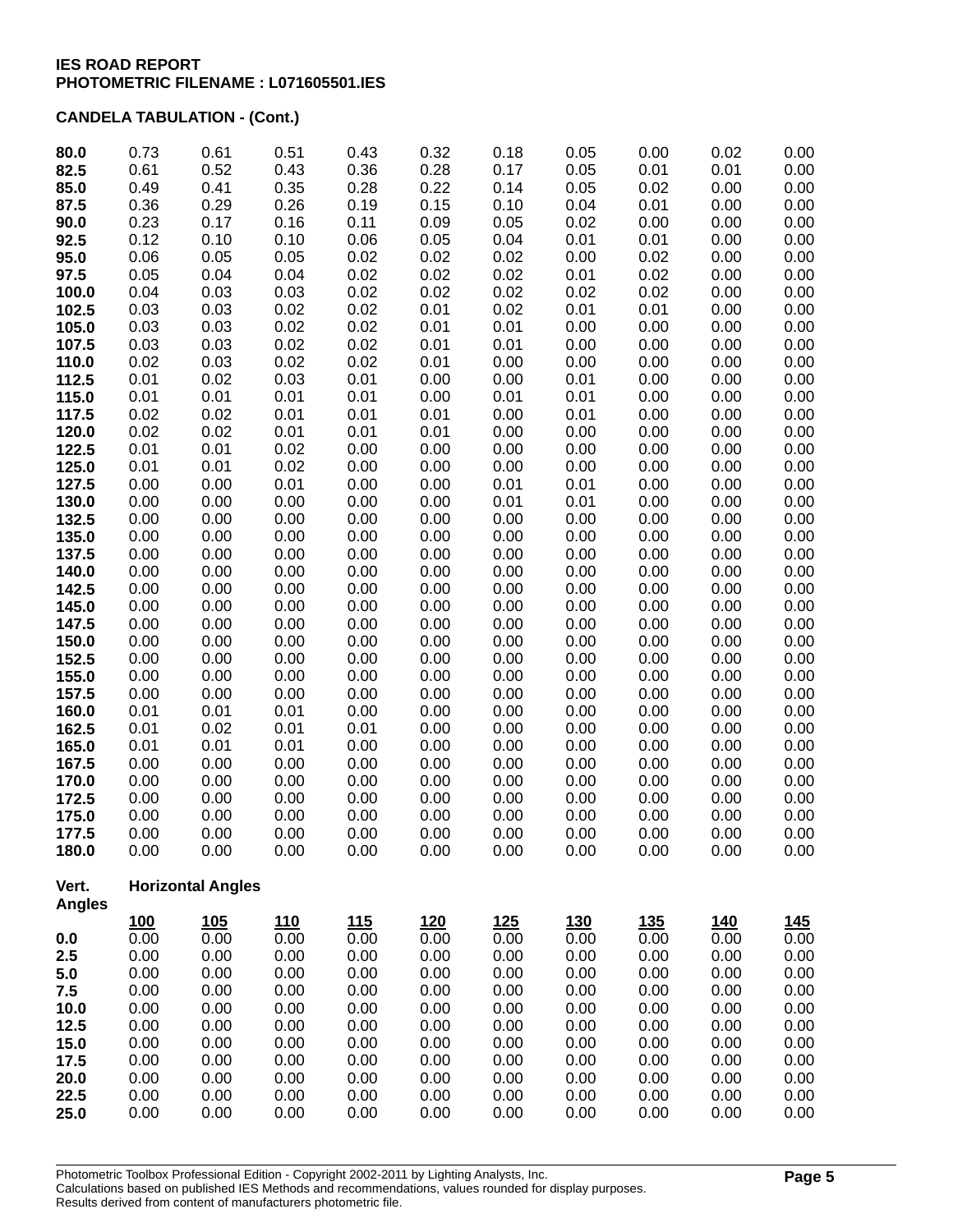| 27.5           | 0.00         | 0.00         | 0.00         | 0.00         | 0.00         | 0.00         | 0.00         | 0.00         | 0.00         | 0.00         |
|----------------|--------------|--------------|--------------|--------------|--------------|--------------|--------------|--------------|--------------|--------------|
| 30.0           | 0.00         | 0.00         | 0.00         | 0.00         | 0.00         | 0.00         | 0.00         | 0.00         | 0.00         | 0.00         |
| 32.5           | 0.00         | 0.00         | 0.00         | 0.00         | 0.00         | 0.00         | 0.00         | 0.00         | 0.00         | 0.00         |
| 35.0           | 0.00         | 0.00         | 0.00         | 0.00         | 0.00         | 0.00         | 0.00         | 0.00         | 0.00         | 0.00         |
| 37.5           | 0.00         | 0.00         | 0.00         | 0.00         | 0.00         | 0.00         | 0.00         | 0.00         | 0.00         | 0.00         |
| 40.0           | 0.00         | 0.00         | 0.00         | 0.00         | 0.00         | 0.00         | 0.00         | 0.00         | 0.00         | 0.00         |
| 42.5           | 0.00         | 0.00         | 0.00         | 0.00         | 0.00         | 0.00         | 0.00         | 0.00         | 0.00         | 0.00         |
| 45.0           | 0.00         | 0.00         | 0.00         | 0.00         | 0.00         | 0.00         | 0.00         | 0.00         | 0.00         | 0.00         |
| 47.5           | 0.00         | 0.00         | 0.00         | 0.00         | 0.00         | 0.00         | 0.00         | 0.00         | 0.00         | 0.00         |
| 50.0           | 0.00         | 0.00         | 0.00         | 0.00         | 0.00         | 0.00         | 0.00         | 0.00         | 0.00         | 0.00         |
| 52.5           | 0.00         | 0.00         | 0.00         | 0.00         | 0.00         | 0.00         | 0.00         | 0.00         | 0.00         | 0.00         |
| 55.0           | 0.00         | 0.00         | 0.00         | 0.00         | 0.00         | 0.00         | 0.00         | 0.00         | 0.00         | 0.00         |
| 57.5           | 0.00         | 0.00         | 0.00         | 0.00         | 0.00         | 0.00         | 0.00         | 0.00         | 0.00         | 0.00         |
| 60.0           | 0.00         | 0.00         | 0.00         | 0.00         | 0.00         | 0.00         | 0.00         | 0.00         | 0.00         | 0.00         |
| 62.5           | 0.00         | 0.00         | 0.00         | 0.00         | 0.00         | 0.00         | 0.00         | 0.00         | 0.00         | 0.00         |
| 65.0           | 0.00         | 0.00         | 0.00         | 0.00         | 0.00         | 0.00         | 0.00         | 0.00         | 0.00         | 0.00         |
| 67.5           | 0.00         | 0.00         | 0.00         | 0.00         | 0.00         | 0.00         | 0.00         | 0.00         | 0.00         | 0.00         |
| 70.0           | 0.00         | 0.00         | 0.00         | 0.00         | 0.00         | 0.00         | 0.00         | 0.00         | 0.00         | 0.00         |
| 72.5           | 0.00         | 0.00         | 0.00         | 0.00         | 0.00         | 0.00         | 0.00         | 0.00         | 0.00         | 0.00         |
| 75.0<br>77.5   | 0.00<br>0.00 | 0.00<br>0.00 | 0.00<br>0.00 | 0.00<br>0.00 | 0.00<br>0.00 | 0.00<br>0.00 | 0.00<br>0.00 | 0.00<br>0.00 | 0.00<br>0.00 | 0.00<br>0.00 |
| 80.0           | 0.00         | 0.00         | 0.00         | 0.00         | 0.00         | 0.00         | 0.00         | 0.00         | 0.00         | 0.00         |
| 82.5           | 0.00         | 0.00         | 0.00         | 0.00         | 0.00         | 0.00         | 0.00         | 0.00         | 0.00         | 0.00         |
| 85.0           | 0.00         | 0.00         | 0.00         | 0.00         | 0.00         | 0.00         | 0.00         | 0.00         | 0.00         | 0.00         |
| 87.5           | 0.00         | 0.00         | 0.00         | 0.00         | 0.00         | 0.00         | 0.00         | 0.00         | 0.00         | 0.00         |
| 90.0           | 0.00         | 0.00         | 0.00         | 0.00         | 0.00         | 0.00         | 0.00         | 0.00         | 0.00         | 0.00         |
| 92.5           | 0.00         | 0.00         | 0.00         | 0.00         | 0.00         | 0.00         | 0.00         | 0.00         | 0.00         | 0.00         |
| 95.0           | 0.00         | 0.00         | 0.00         | 0.00         | 0.00         | 0.00         | 0.00         | 0.00         | 0.00         | 0.00         |
| 97.5           | 0.00         | 0.00         | 0.00         | 0.00         | 0.00         | 0.00         | 0.00         | 0.00         | 0.00         | 0.00         |
| 100.0          | 0.00         | 0.00         | 0.00         | 0.00         | 0.00         | 0.00         | 0.00         | 0.00         | 0.00         | 0.00         |
| 102.5          | 0.00         | 0.00         | 0.00         | 0.00         | 0.00         | 0.00         | 0.00         | 0.00         | 0.00         | 0.00         |
| 105.0          | 0.00         | 0.00         | 0.00         | 0.00         | 0.00         | 0.00         | 0.00         | 0.00         | 0.00         | 0.00         |
| 107.5          | 0.00         | 0.00         | 0.00         | 0.00         | 0.00         | 0.00         | 0.00         | 0.00         | 0.00         | 0.00         |
| 110.0          | 0.00         | 0.00         | 0.00         | 0.00         | 0.00         | 0.00         | 0.00         | 0.00         | 0.00         | 0.00         |
| 112.5          | 0.00         | 0.00         | 0.00         | 0.00         | 0.00         | 0.00         | 0.00         | 0.00         | 0.00         | 0.00         |
| 115.0          | 0.00         | 0.00         | 0.00         | 0.00         | 0.00         | 0.00         | 0.00         | 0.00         | 0.00         | 0.00         |
| 117.5          | 0.00         | 0.00         | 0.00         | 0.00         | 0.00         | 0.00         | 0.00         | 0.00         | 0.00         | 0.00         |
| 120.0          | 0.00         | 0.00         | 0.00         | 0.00         | 0.00         | 0.00         | 0.00         | 0.00         | 0.00         | 0.00         |
| 122.5          | 0.00         | 0.00         | 0.00         | 0.00         | 0.00         | 0.00         | 0.00         | 0.00         | 0.00         | 0.00         |
| 125.0          | 0.00         | 0.00         | 0.00         | 0.00         | 0.00         | 0.00         | 0.00         | 0.00         | 0.00         | 0.00         |
| 127.5          | 0.00         | 0.00         | 0.00         | 0.00         | 0.00         | 0.00         | 0.00         | 0.00         | 0.00         | 0.00         |
| 130.0          | 0.00         | 0.00         | 0.00         | 0.00         | 0.00         | 0.00         | 0.00         | 0.00         | 0.00         | 0.00         |
| 132.5          | 0.00         | 0.00         | 0.00         | 0.00         | 0.00         | 0.00         | 0.00         | 0.00         | 0.00         | 0.00         |
| 135.0          | 0.00         | 0.00         | 0.00         | 0.00         | 0.00         | 0.00         | 0.00         | 0.00         | 0.00         | 0.00         |
| 137.5          | 0.00         | 0.00<br>0.00 | 0.00         | 0.00<br>0.00 | 0.00<br>0.00 | 0.00<br>0.00 | 0.00<br>0.00 | 0.00<br>0.00 | 0.00<br>0.00 | 0.00<br>0.00 |
| 140.0<br>142.5 | 0.00<br>0.00 | 0.00         | 0.00<br>0.00 | 0.00         | 0.00         | 0.00         | 0.00         | 0.00         | 0.00         | 0.00         |
| 145.0          | 0.00         | 0.00         | 0.00         | 0.00         | 0.00         | 0.00         | 0.00         | 0.00         | 0.00         | 0.00         |
| 147.5          | 0.00         | 0.00         | 0.00         | 0.00         | 0.00         | 0.00         | 0.00         | 0.00         | 0.00         | 0.00         |
| 150.0          | 0.00         | 0.00         | 0.00         | 0.00         | 0.00         | 0.00         | 0.00         | 0.00         | 0.00         | 0.00         |
| 152.5          | 0.00         | 0.00         | 0.00         | 0.00         | 0.00         | 0.00         | 0.00         | 0.00         | 0.00         | 0.00         |
| 155.0          | 0.00         | 0.00         | 0.00         | 0.00         | 0.00         | 0.00         | 0.00         | 0.00         | 0.00         | 0.00         |
| 157.5          | 0.00         | 0.00         | 0.00         | 0.00         | 0.00         | 0.00         | 0.00         | 0.00         | 0.00         | 0.00         |
| 160.0          | 0.00         | 0.00         | 0.00         | 0.00         | 0.00         | 0.00         | 0.00         | 0.00         | 0.00         | 0.00         |
| 162.5          | 0.00         | 0.00         | 0.00         | 0.00         | 0.00         | 0.00         | 0.00         | 0.00         | 0.00         | 0.00         |
| 165.0          | 0.00         | 0.00         | 0.00         | 0.00         | 0.00         | 0.00         | 0.00         | 0.00         | 0.00         | 0.00         |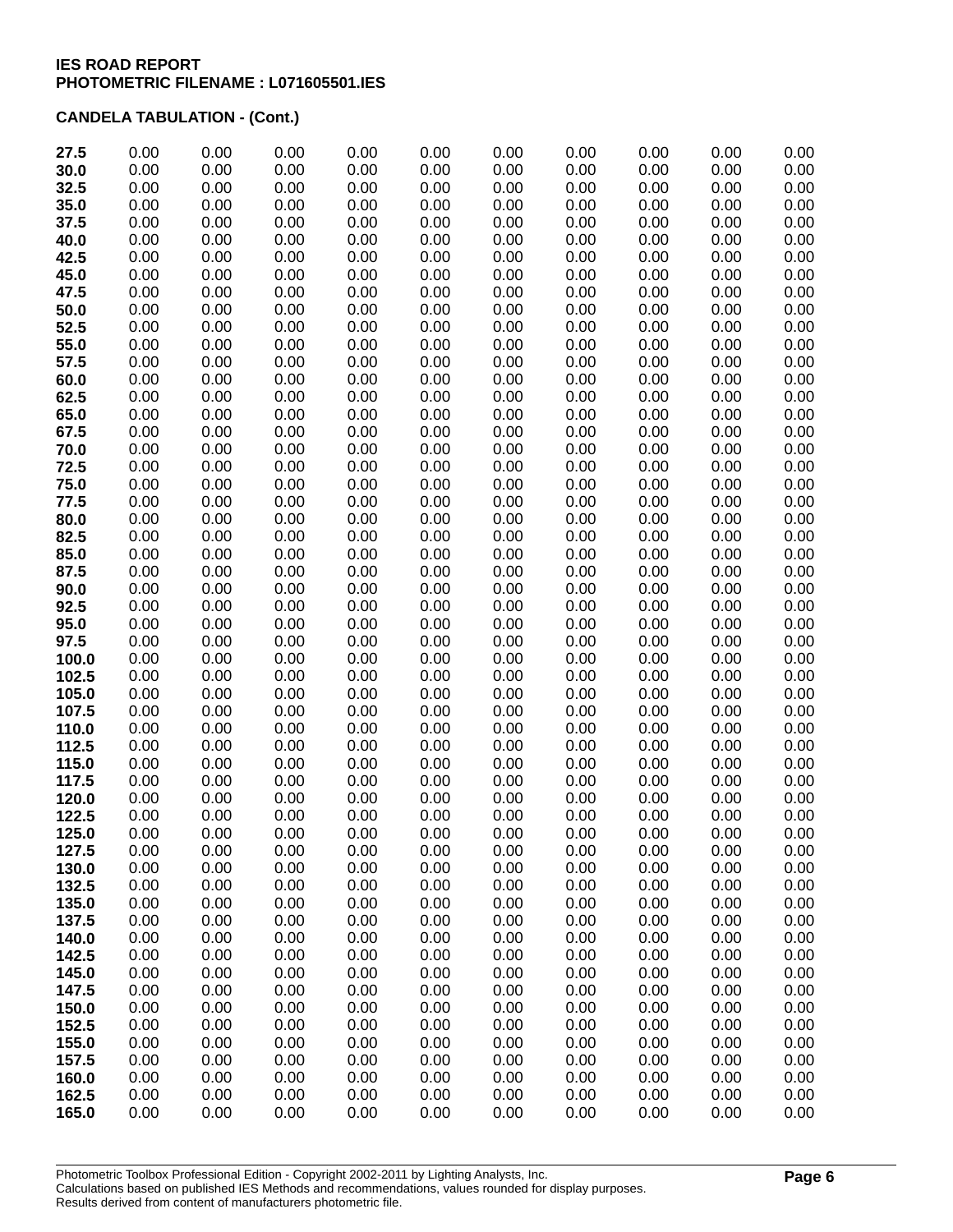| 167.5<br>170.0         | 0.00<br>0.00             | 0.00<br>0.00 | 0.00<br>0.00 | 0.00<br>0.00 | 0.00<br>0.00 | 0.00<br>0.00 | 0.00<br>0.00 | 0.00<br>0.00 | 0.00<br>0.00 | 0.00<br>0.00 |
|------------------------|--------------------------|--------------|--------------|--------------|--------------|--------------|--------------|--------------|--------------|--------------|
| 172.5                  | 0.00                     | 0.00         | 0.00         | 0.00         | 0.00         | 0.00         | 0.00         | 0.00         | 0.00         | 0.00         |
| 175.0                  | 0.00                     | 0.00         | 0.00         | 0.00         | 0.00         | 0.00         | 0.00         | 0.00         | 0.00         | 0.00         |
| 177.5                  | 0.00                     | 0.00         | 0.00         | 0.00         | 0.00         | 0.00         | 0.00         | 0.00         | 0.00         | 0.00         |
| 180.0                  | 0.00                     | 0.00         | 0.00         | 0.00         | 0.00         | 0.00         | 0.00         | 0.00         | 0.00         | 0.00         |
| Vert.<br><b>Angles</b> | <b>Horizontal Angles</b> |              |              |              |              |              |              |              |              |              |
|                        | <u>150</u>               | 155          | <b>160</b>   | <u>165</u>   | <b>170</b>   | 175          | 180          |              |              |              |
| 0.0                    | 0.00                     | 0.00         | 0.00         | 0.00         | 0.00         | 0.00         | 0.00         |              |              |              |
| 2.5                    | 0.00                     | 0.00         | 0.00         | 0.00         | 0.00         | 0.00         | 0.00         |              |              |              |
| 5.0                    | 0.00                     | 0.00         | 0.00         | 0.00         | 0.00         | 0.00         | 0.00         |              |              |              |
| 7.5                    | 0.00<br>0.00             | 0.00<br>0.00 | 0.00<br>0.00 | 0.00<br>0.00 | 0.00<br>0.00 | 0.00<br>0.00 | 0.00<br>0.00 |              |              |              |
| 10.0<br>12.5           | 0.00                     | 0.00         | 0.00         | 0.00         | 0.00         | 0.00         | 0.00         |              |              |              |
| 15.0                   | 0.00                     | 0.00         | 0.00         | 0.00         | 0.00         | 0.00         | 0.00         |              |              |              |
| 17.5                   | 0.00                     | 0.00         | 0.00         | 0.00         | 0.00         | 0.00         | 0.00         |              |              |              |
| 20.0                   | 0.00                     | 0.00         | 0.00         | 0.00         | 0.00         | 0.00         | 0.00         |              |              |              |
| 22.5                   | 0.00                     | 0.00         | 0.00         | 0.00         | 0.00         | 0.00         | 0.00         |              |              |              |
| 25.0                   | 0.00                     | 0.00         | 0.00         | 0.00         | 0.00         | 0.00         | 0.00         |              |              |              |
| 27.5                   | 0.00                     | 0.00         | 0.00         | 0.00         | 0.00         | 0.00         | 0.00         |              |              |              |
| 30.0                   | 0.00                     | 0.00         | 0.00         | 0.00         | 0.00         | 0.00         | 0.00         |              |              |              |
| 32.5                   | 0.00                     | 0.00         | 0.00         | 0.00         | 0.00         | 0.00         | 0.00         |              |              |              |
| 35.0                   | 0.00                     | 0.00         | 0.00         | 0.00         | 0.00         | 0.00         | 0.00         |              |              |              |
| 37.5                   | 0.00                     | 0.00         | 0.00         | 0.00         | 0.00         | 0.00         | 0.00         |              |              |              |
| 40.0                   | 0.00                     | 0.00         | 0.00         | 0.00         | 0.00         | 0.00         | 0.00         |              |              |              |
| 42.5                   | 0.00                     | 0.00         | 0.00         | 0.00         | 0.00         | 0.00         | 0.00         |              |              |              |
| 45.0                   | 0.00                     | 0.00         | 0.00         | 0.00         | 0.00         | 0.00         | 0.00         |              |              |              |
| 47.5                   | 0.00                     | 0.00         | 0.00         | 0.00         | 0.00         | 0.00         | 0.00         |              |              |              |
| 50.0                   | 0.00                     | 0.00         | 0.00         | 0.00         | 0.00         | 0.00         | 0.00         |              |              |              |
| 52.5                   | 0.00                     | 0.00         | 0.00         | 0.00         | 0.00         | 0.00         | 0.00         |              |              |              |
| 55.0                   | 0.00                     | 0.00         | 0.00         | 0.00         | 0.00         | 0.00         | 0.00         |              |              |              |
| 57.5<br>60.0           | 0.00<br>0.00             | 0.00<br>0.00 | 0.00<br>0.00 | 0.00<br>0.00 | 0.00<br>0.00 | 0.00<br>0.00 | 0.00<br>0.00 |              |              |              |
| 62.5                   | 0.00                     | 0.00         | 0.00         | 0.00         | 0.00         | 0.00         | 0.00         |              |              |              |
| 65.0                   | 0.00                     | 0.00         | 0.00         | 0.00         | 0.00         | 0.00         | 0.00         |              |              |              |
| 67.5                   | 0.00                     | 0.00         | 0.00         | 0.00         | 0.00         | 0.00         | 0.00         |              |              |              |
| 70.0                   | 0.00                     | 0.00         | 0.00         | 0.00         | 0.00         | 0.00         | 0.00         |              |              |              |
| 72.5                   | 0.00                     | 0.00         | 0.00         | 0.00         | 0.00         | 0.00         | 0.00         |              |              |              |
| 75.0                   | 0.00                     | 0.00         | 0.00         | 0.00         | 0.00         | 0.00         | 0.00         |              |              |              |
| 77.5                   | 0.00                     | 0.00         | 0.00         | 0.00         | 0.00         | 0.00         | 0.00         |              |              |              |
| 80.0                   | 0.00                     | 0.00         | 0.00         | 0.00         | 0.00         | 0.00         | 0.00         |              |              |              |
| 82.5                   | 0.00                     | 0.00         | 0.00         | 0.00         | 0.00         | 0.00         | 0.00         |              |              |              |
| 85.0                   | 0.00                     | 0.00         | 0.00         | 0.00         | 0.00         | 0.00         | 0.00         |              |              |              |
| 87.5                   | 0.00                     | 0.00         | 0.00         | 0.00         | 0.00         | 0.00         | 0.00         |              |              |              |
| 90.0                   | 0.00                     | 0.00         | 0.00         | 0.00         | 0.00         | 0.00         | 0.00         |              |              |              |
| 92.5                   | 0.00                     | 0.00         | 0.00         | 0.00         | 0.00         | 0.00         | 0.00         |              |              |              |
| 95.0<br>97.5           | 0.00<br>0.00             | 0.00<br>0.00 | 0.00<br>0.00 | 0.00<br>0.00 | 0.00<br>0.00 | 0.00<br>0.00 | 0.00<br>0.00 |              |              |              |
| 100.0                  | 0.00                     | 0.00         | 0.00         | 0.00         | 0.00         | 0.00         | 0.00         |              |              |              |
| 102.5                  | 0.00                     | 0.00         | 0.00         | 0.00         | 0.00         | 0.00         | 0.00         |              |              |              |
| 105.0                  | 0.00                     | 0.00         | 0.00         | 0.00         | 0.00         | 0.00         | 0.00         |              |              |              |
| 107.5                  | 0.00                     | 0.00         | 0.00         | 0.00         | 0.00         | 0.00         | 0.00         |              |              |              |
| 110.0                  | 0.00                     | 0.00         | 0.00         | 0.00         | 0.00         | 0.00         | 0.00         |              |              |              |
| 112.5                  | 0.00                     | 0.00         | 0.00         | 0.00         | 0.00         | 0.00         | 0.00         |              |              |              |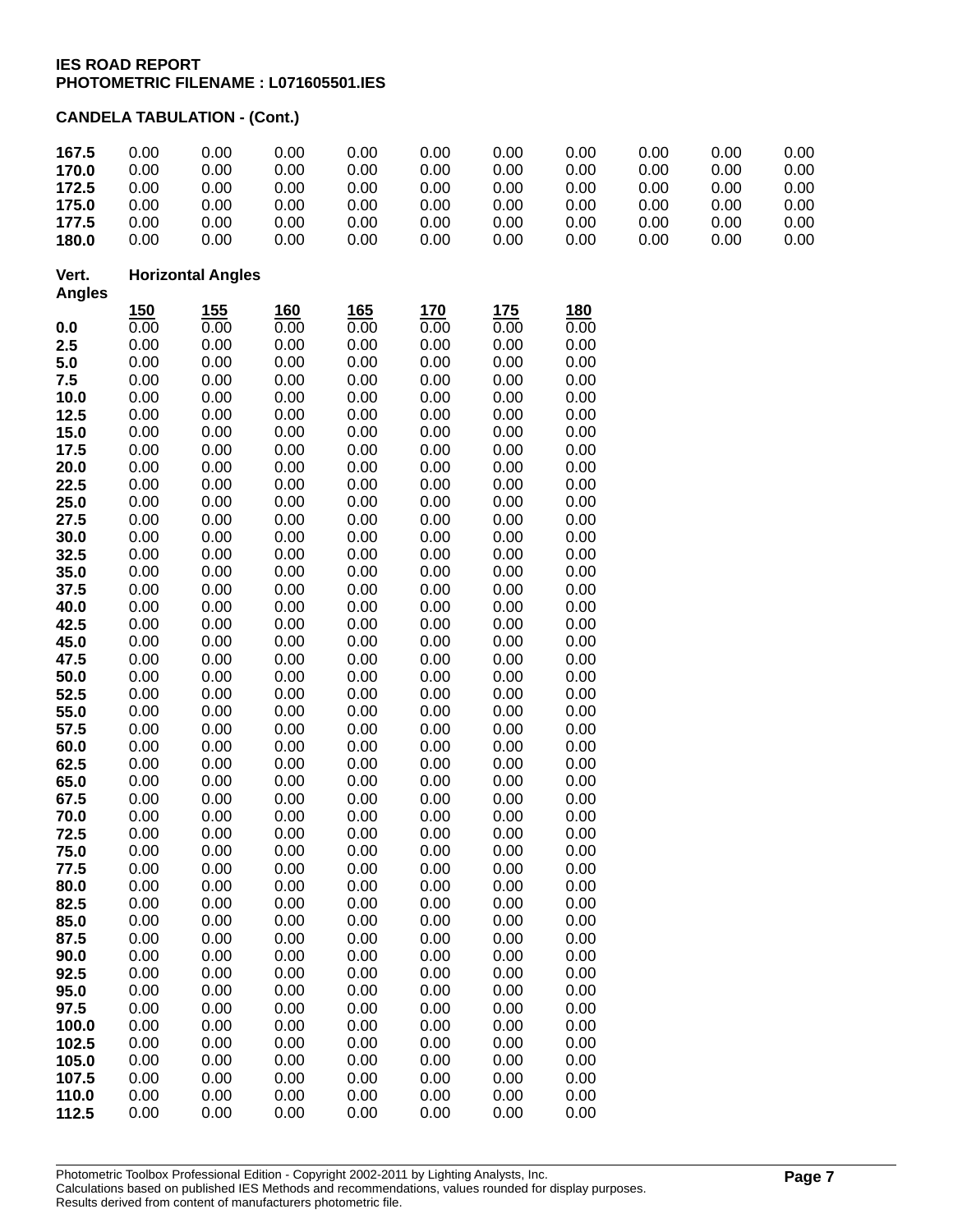| 115.0 | 0.00 | 0.00 | 0.00 | 0.00 | 0.00 | 0.00 | 0.00 |
|-------|------|------|------|------|------|------|------|
| 117.5 | 0.00 | 0.00 | 0.00 | 0.00 | 0.00 | 0.00 | 0.00 |
| 120.0 | 0.00 | 0.00 | 0.00 | 0.00 | 0.00 | 0.00 | 0.00 |
| 122.5 | 0.00 | 0.00 | 0.00 | 0.00 | 0.00 | 0.00 | 0.00 |
| 125.0 | 0.00 | 0.00 | 0.00 | 0.00 | 0.00 | 0.00 | 0.00 |
| 127.5 | 0.00 | 0.00 | 0.00 | 0.00 | 0.00 | 0.00 | 0.00 |
| 130.0 | 0.00 | 0.00 | 0.00 | 0.00 | 0.00 | 0.00 | 0.00 |
| 132.5 | 0.00 | 0.00 | 0.00 | 0.00 | 0.00 | 0.00 | 0.00 |
| 135.0 | 0.00 | 0.00 | 0.00 | 0.00 | 0.00 | 0.00 | 0.00 |
| 137.5 | 0.00 | 0.00 | 0.00 | 0.00 | 0.00 | 0.00 | 0.00 |
| 140.0 | 0.00 | 0.00 | 0.00 | 0.00 | 0.00 | 0.00 | 0.00 |
| 142.5 | 0.00 | 0.00 | 0.00 | 0.00 | 0.00 | 0.00 | 0.00 |
| 145.0 | 0.00 | 0.00 | 0.00 | 0.00 | 0.00 | 0.00 | 0.00 |
| 147.5 | 0.00 | 0.00 | 0.00 | 0.00 | 0.00 | 0.00 | 0.00 |
| 150.0 | 0.00 | 0.00 | 0.00 | 0.00 | 0.00 | 0.00 | 0.00 |
| 152.5 | 0.00 | 0.00 | 0.00 | 0.00 | 0.00 | 0.00 | 0.00 |
| 155.0 | 0.00 | 0.00 | 0.00 | 0.00 | 0.00 | 0.00 | 0.00 |
| 157.5 | 0.00 | 0.00 | 0.00 | 0.00 | 0.00 | 0.00 | 0.00 |
| 160.0 | 0.00 | 0.00 | 0.00 | 0.00 | 0.00 | 0.00 | 0.00 |
| 162.5 | 0.00 | 0.00 | 0.00 | 0.00 | 0.00 | 0.00 | 0.00 |
| 165.0 | 0.00 | 0.00 | 0.00 | 0.00 | 0.00 | 0.00 | 0.00 |
| 167.5 | 0.00 | 0.00 | 0.00 | 0.00 | 0.00 | 0.00 | 0.00 |
| 170.0 | 0.00 | 0.00 | 0.00 | 0.00 | 0.00 | 0.00 | 0.00 |
| 172.5 | 0.00 | 0.00 | 0.00 | 0.00 | 0.00 | 0.00 | 0.00 |
| 175.0 | 0.00 | 0.00 | 0.00 | 0.00 | 0.00 | 0.00 | 0.00 |
| 177.5 | 0.00 | 0.00 | 0.00 | 0.00 | 0.00 | 0.00 | 0.00 |
| 180.0 | 0.00 | 0.00 | 0.00 | 0.00 | 0.00 | 0.00 | 0.00 |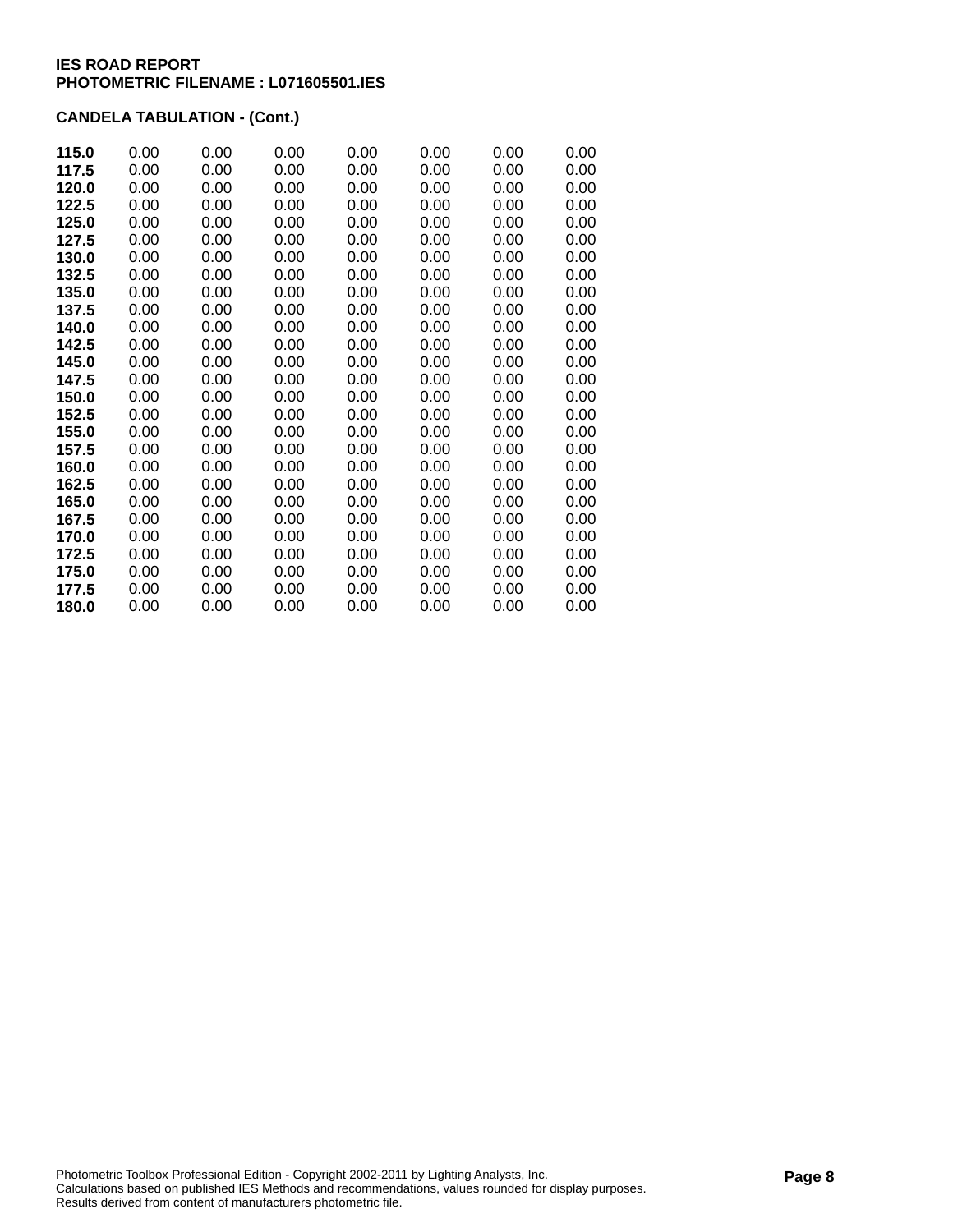### **COEFFICIENTS OF UTILIZATION**



### **FLUX DISTRIBUTION**

|                          | Lumens | Percent<br>Of Luminaire |
|--------------------------|--------|-------------------------|
| Downward Street Side     | 5.6    | 94.6                    |
| Downward House Side      | 0.0    | 0.0                     |
| Downward Total           | 5.6    | 95.1                    |
| Upward Street Side       | 0.3    | 5.4                     |
| <b>Upward House Side</b> | 0.0    | 0.0                     |
| <b>Upward Total</b>      | 0.3    | 5.1                     |
| <b>Total Flux</b>        | 5.9    | 100.2                   |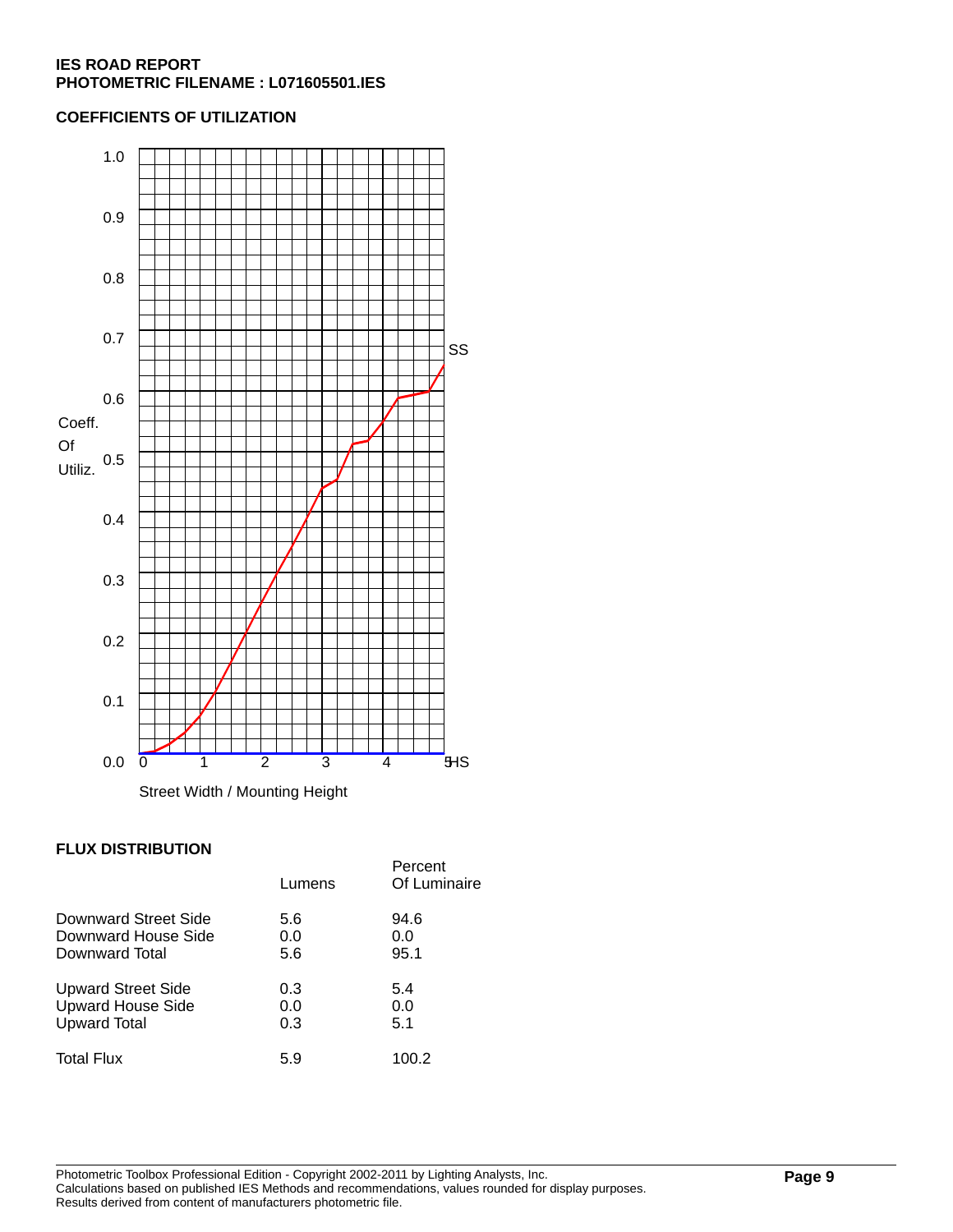# **POLAR GRAPH**



Maximum Candela = 19.65 Located At Horizontal Angle = 0, Vertical Angle = 82.5 # 1 - Vertical Plane Through Horizontal Angles (0 - 180) (Through Max. Cd.) # 2 - Horizontal Cone Through Vertical Angle (82.5) (Through Max. Cd.)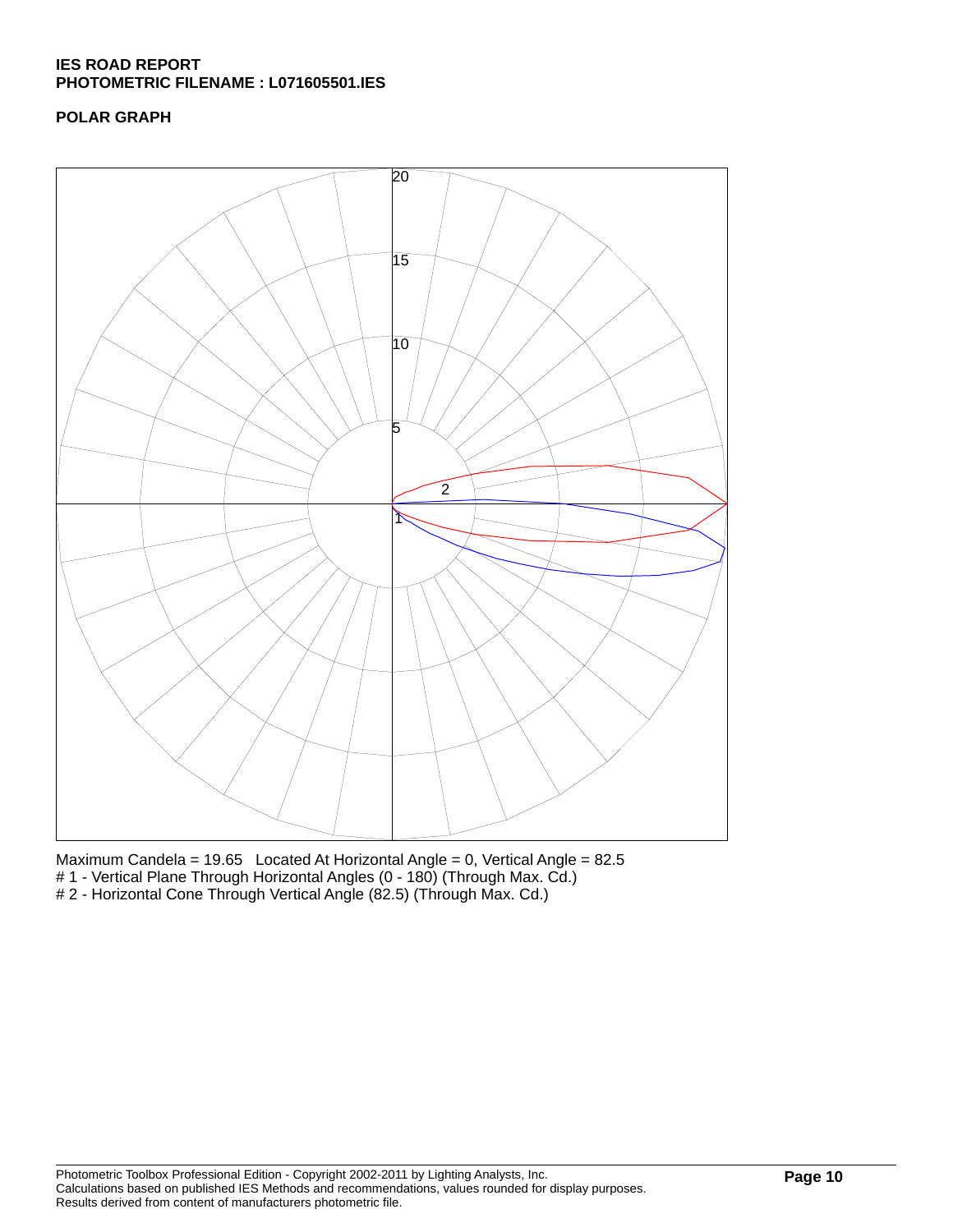### **ISOFOOTCANDLE LINES OF HORIZONTAL ILLUMINANCE**



(+) = Maximum Candela Point